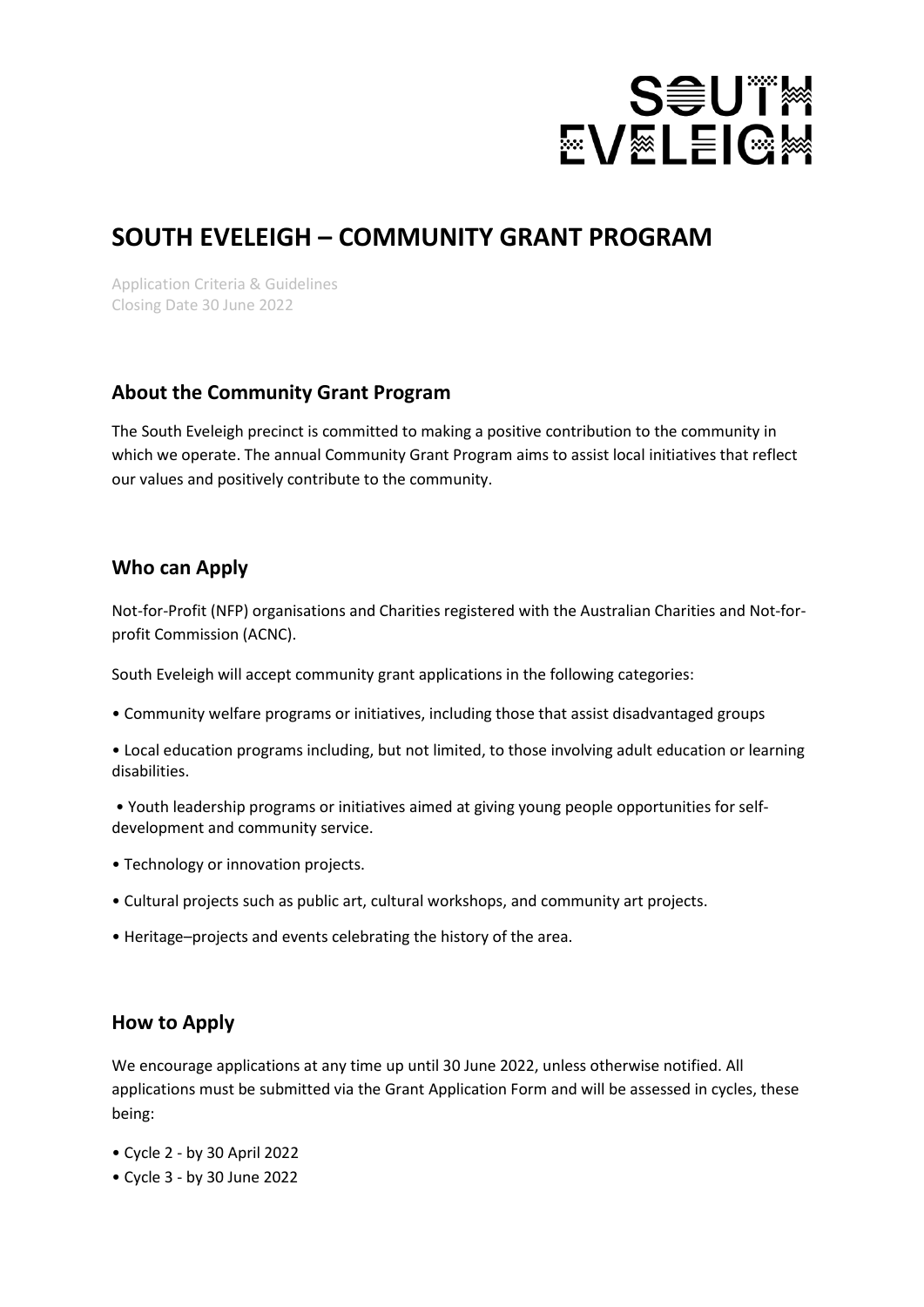# **SOUTM EVELEIGM**

At the end of each cycle, Mirvac and South Eveleigh partners will aim to determine an outcome within the month following the end of the cycle. This means you can expect an outcome within three months of formally submitting your application.

Applicants are encouraged to contact the South Eveleigh Communications team if they have questions about the process. Please email [south.eveleigh@mirvac.com](mailto:south.eveleigh@mirvac.com)

#### **Criteria**

Applications Applicants must meet all the following primary criteria:

- Be a Not-For-Profit (NFP) organisation or Registered Charity
- Be relevant or connected to the local South Eveleigh community
- Have a link to the South Eveleigh values of safety, people, innovation, integrity, and accountability

• Enable South Eveleigh to mention the grant recipient on its website and as part of its reporting processes.

• A geographical reach which corresponds to the South Eveleigh precinct. Applicants must be in a 5km radius of the South Eveleigh precinct.

• An ability to engage with our key stakeholders

Applicants must meet at least one (1) of the secondary criteria, providing opportunity for:

- South Eveleigh to access any relevant research or data findings (e.g. environmental research)
- South Eveleigh representatives to meet the charity or NFP organisation's stakeholders
- South Eveleigh to be represented at community events or presentations

### **Confidentiality and Privacy**

South Eveleigh will respect the confidentiality of information provided by applicants of a Community Grant, including information that directly relates to the business activities of applicants. South Eveleigh may disclose an applicant's information to regulatory authorities. By completing the Community Grant application form, an applicant agrees to its information being used and disclosed for the purposes of assessing its application and if successful, for the purpose of awarding a grant.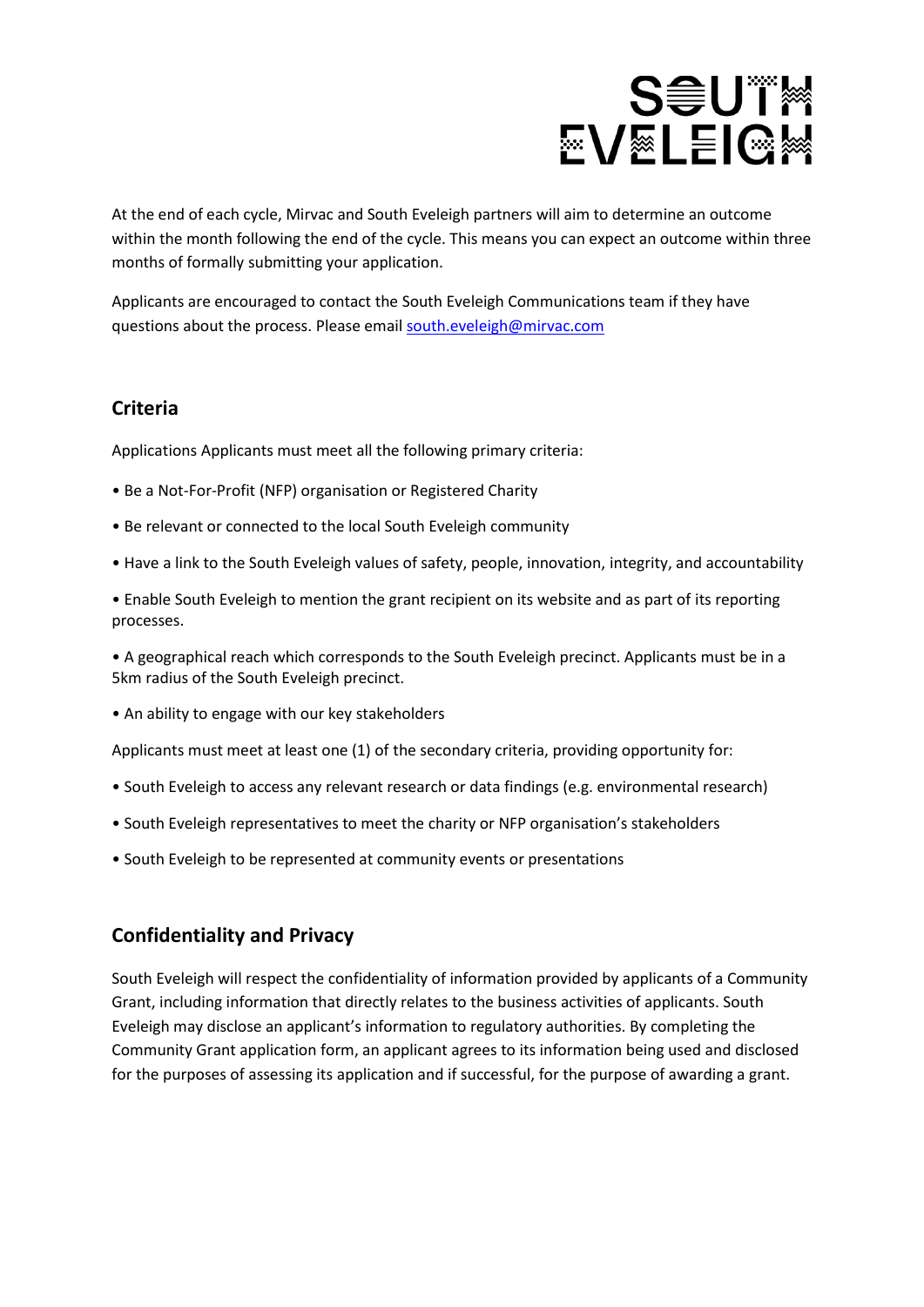# **SOUT EVELEIGH**

## **Ineligibility Applications**

The following initiatives/organisations are ineligible for support:

- Political events or activities
- Individuals seeking support for personal projects activities of a hazardous nature

• Travel (both domestic and international) for study purposes organisational operating and ongoing salary costs sporting associations with commercial links

• For-profit organisations Confidentiality and Privacy

### **Terms and Conditions**

1. The 2022 Community Grant Program opens for applications in April 2022.

2. Applicants will receive an emailed notification of an outcome within three months of application receipt.

3. South Eveleigh will consider more applications than can be funded and as a result, the final decision will be made based on the recommendations of the Precinct Management Committee and will take into consideration factors such as, but not limited to, eligibility of the organisation, benefit to the community, sustainability and criteria met.

4. The decision of the Precinct Management Committee is final and is not subject to any appeal process.

5. The grant must be used for the purpose stated in the application.

6. Organisations funded are required to commence the project within three (3) months and complete the project within the twelve (12) months of receipt of funding.

7. No grant will be considered retrospectively, i.e. projects must not commence prior to the anticipated notification date.

8. On completion of the project, organisations must provide post event report. Failure to return the accountability documents is recorded and may jeopardise future funding opportunities.

9. Project amounts are \$5,000, \$6,500 or up to a maximum of \$10,000 per grant.

10. All advertising, signage, media releases and other promotional material that contain the South Eveleigh logo or a reference to South Eveleigh must be submitted to and approved by Communications Manager prior to its production and release. South Eveleigh reserves the right to make amendments prior to any such release.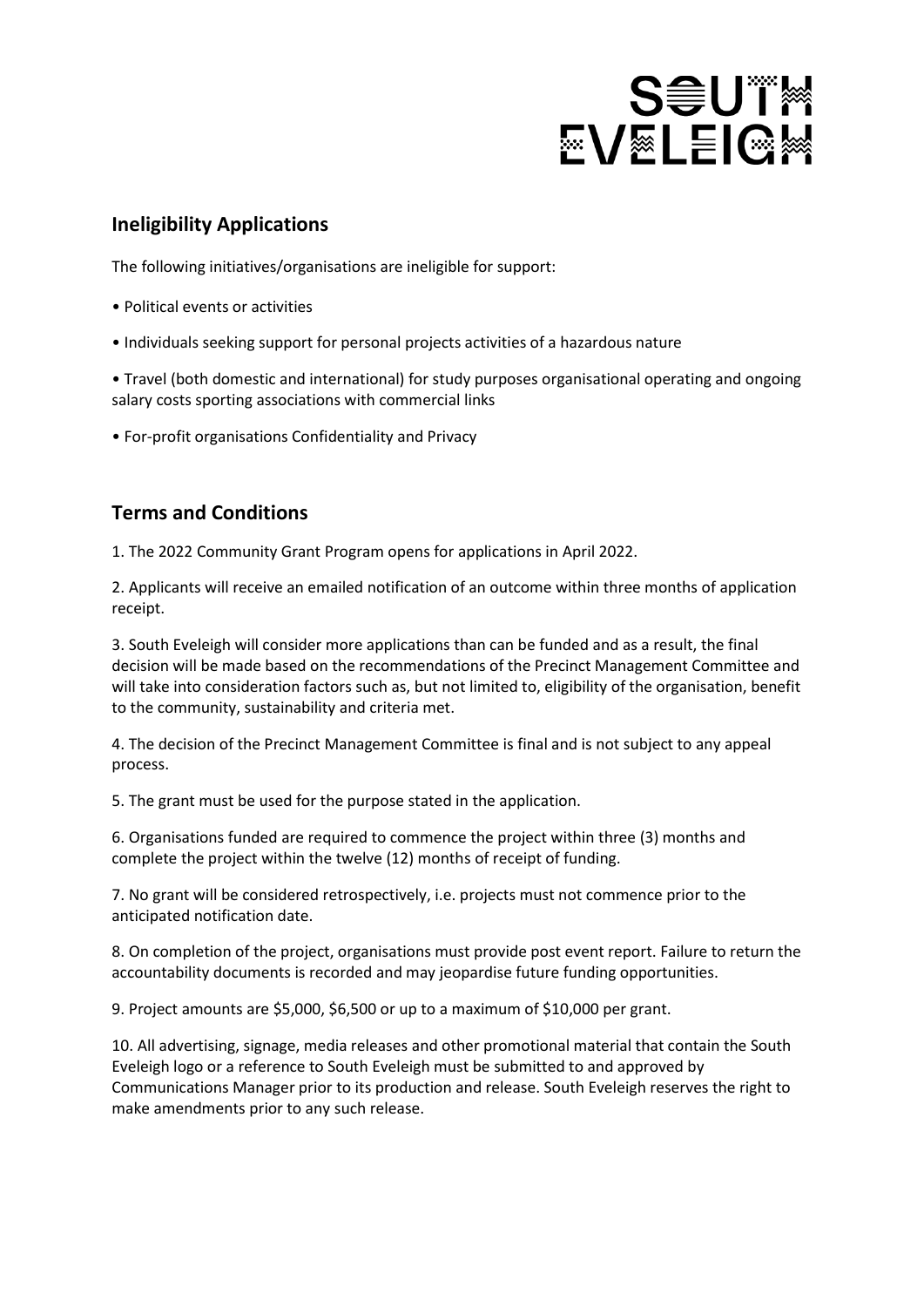

11. South Eveleigh may request the use of photos, videos, and quotes from the Recipient for marketing purposes including advertising, publications and on websites agreed between South Eveleigh and the Recipient. All such materials will become the property of South Eveleigh.

12. The Recipient must not do or say anything, or cause anyone to do or say anything, which may prejudice, be detrimental to or cause damage to the name and reputation of South Eveleigh and/or Mirvac. The Recipient must comply with all relevant laws in respect of the Project and the Grant.

13. The Community Grant Program can be terminated at any time without notice.

14. South Eveleigh and members of the Precinct Management Committee reserve the right to conduct checks on any proposed recipient, which may include, and not limited to, anti-money laundering, registered charity, anti-bribery, conflict of interest and others as appropriate.